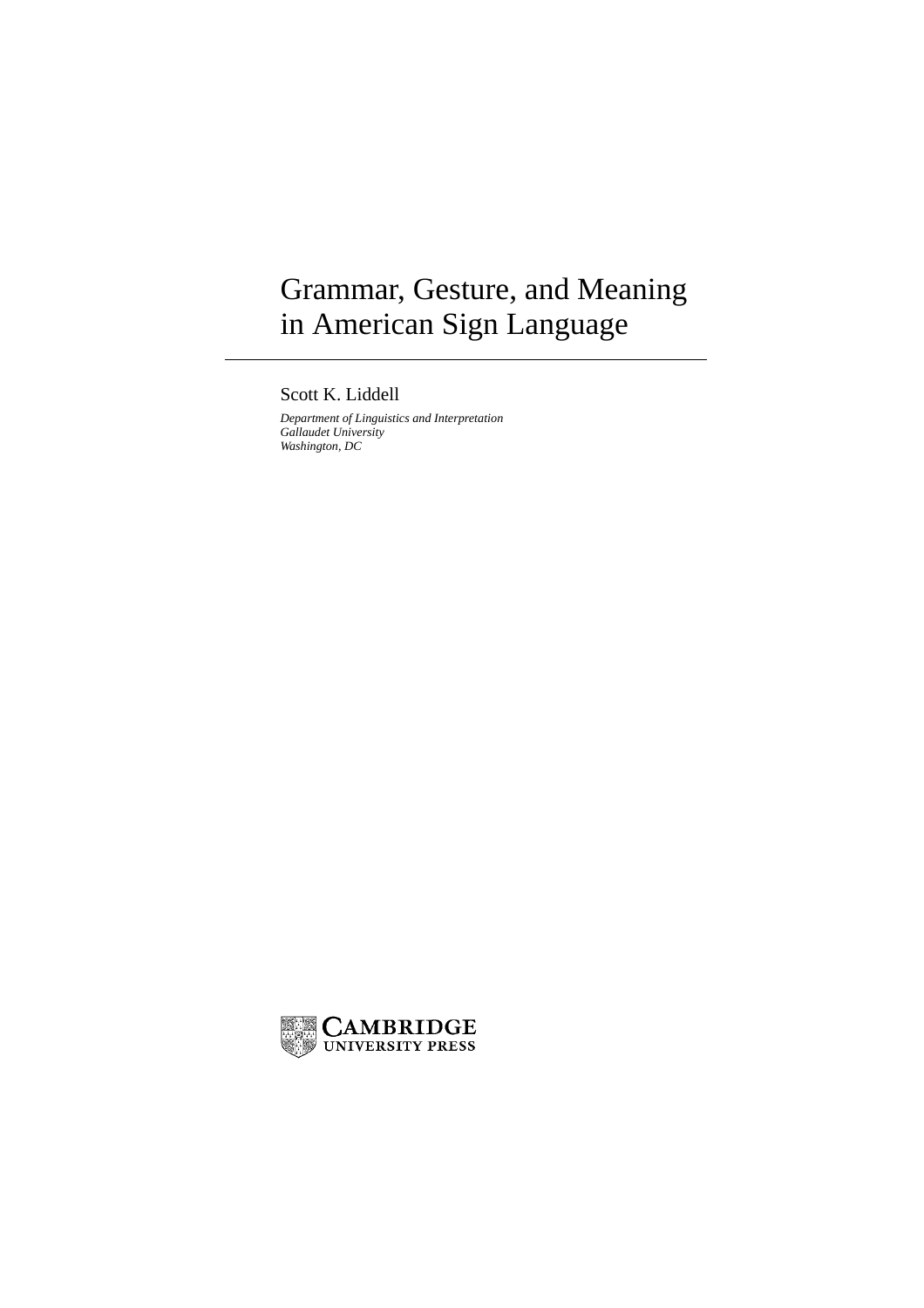PUBLISHED BY THE PRESS SYNDICATE OF THE UNIVERSITY OF CAMBRIDGE The Pitt Building, Trumpington Street, Cambridge CB2 1RP, United Kingdom

CAMBRIDGE UNIVERSITY PRESS The Edinburgh Building, Cambridge, CB2 2RU, UK 40 West 20th Street, New York, NY 10011-4211, USA 477 Williamstown Road, Port Melbourne, VIC 3207, Australia Ruiz de Alarcón 13, 28014 Madrid, Spain Dock House, The Waterfront, Cape Town 8001, South Africa

http://www.cambridge.org

<sup>C</sup> Scott K. Liddell 2003

This book is in copyright. Subject to statutory exception and to the provisions of relevant collective licensing agreements, no reproduction of any part may take place without the written permission of Cambridge University Press.

First published 2003

Printed in the United Kingdom at the University Press, Cambridge

*Typeface* Times  $10/12$  pt *System* LATEX  $2\varepsilon$  [TB]

*A catalogue record for this book is available from the British Library*

ISBN 0 521 81620 3 hardback ISBN 0 521 01650 9 paperback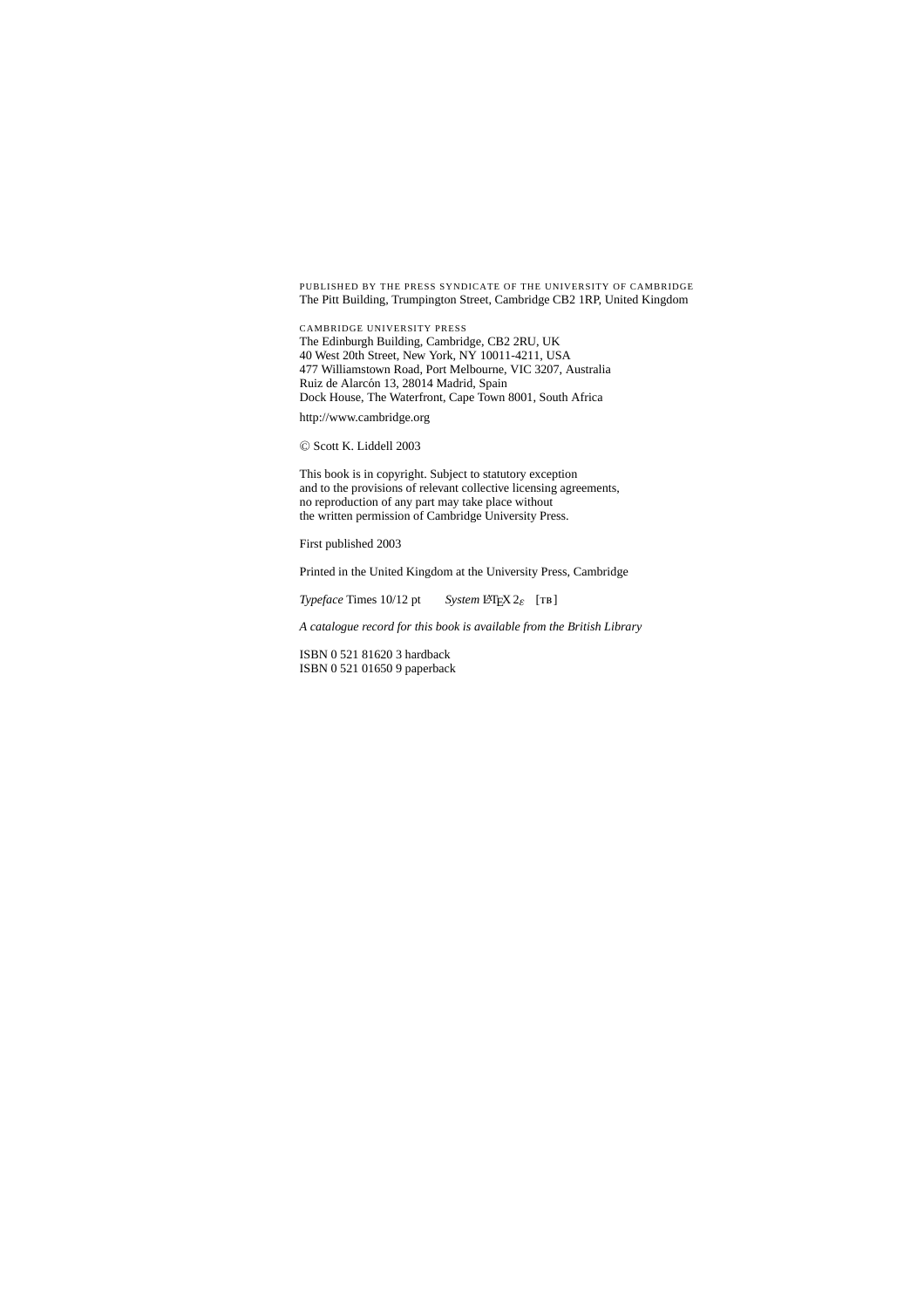## Contents

|    | Preface                                 | <i>page</i> viii |
|----|-----------------------------------------|------------------|
|    | Acknowledgments                         | xiii             |
| 1  | American Sign Language as a language    | 1                |
| 2  | A sketch of the grammar of ASL          | 6                |
| 3  | Pronouns and real space                 | 66               |
| 4  | Indicating verbs and real space         | 97               |
| 5  | Surrogates                              | 141              |
| 6  | Directing signs at locations and things | 176              |
| 7  | Tokens                                  | 190              |
| 8  | <b>Buoys</b>                            | 223              |
| 9  | Depicting verbs                         | 261              |
| 10 | Five brothers                           | 317              |
| 11 | Grammar, gesture, and meaning           | 355              |
|    | Appendixes<br>References                | 363<br>368       |
|    | General index                           | 377              |
|    | Index of illustrated signs              | 380              |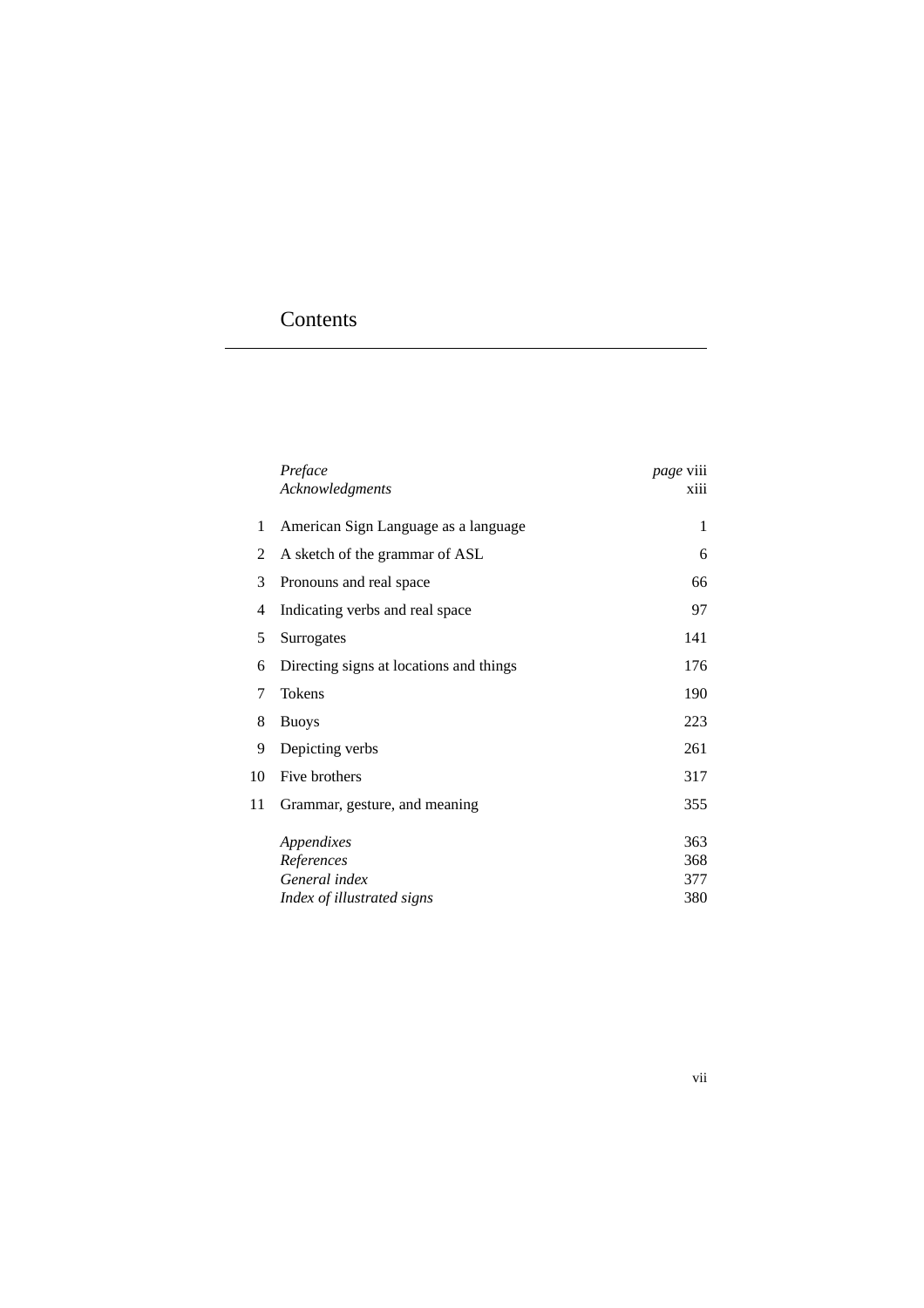Sign languages have developed spontaneously and independently within communities of Deaf users all over the world.<sup>1</sup> American Sign Language (ASL) is one of those many sign languages. The obvious way that ASL and other sign languages differ from vocally produced languages is the means by which their words are produced and perceived. English words are produced by actions within the vocal tract that result in sounds perceived through audition. Signs – the words of a sign language – are produced by actions of the hands, arms, torso, face, and head that produce signals perceived visually.<sup>2</sup>

There have been, and continue to be, a number of misunderstandings about sign languages. Some people see sign languages as grammarless attempts at communicating through gesture or pantomime. It is not uncommon for a relative or acquaintance to tell a hearing person learning a sign language how wonderful it must be to be able to communicate with people anywhere. Such statements are based on the misconception that sign languages are the same worldwide. The statements also contain a hint of the attitude that sign languages are understandable worldwide because they lack real language properties such as grammar, which would clearly differ from one language to the next.

Another misconception about sign languages is that they are patterned after the vocally produced languages spoken in the same country. Those with this view in the United States see signers using ASL as attempting to use signs to produce signed sentences that are the manual equivalent of spoken English sentences. This view treats signs as manually produced English words. From this perspective, a sign whose semantics differs from an English word would be viewed as deviant. Sequences of signs that do not mirror English sentence structure would be viewed as ungrammatical English. In reality, since ASL and English are two entirely different languages with completely different

 $<sup>1</sup>$  There are significant cultural differences between a person who is audiologically deaf and part of</sup> a community using a sign language as the primary language of face-to-face communication and someone audiologically deaf but not part of a sign language-using community. James Woodward introduced the convention of using "Deaf" to describe the former and "deaf" to describe the latter. <sup>2</sup> Signers who are Deaf and blind perceive signs through touch.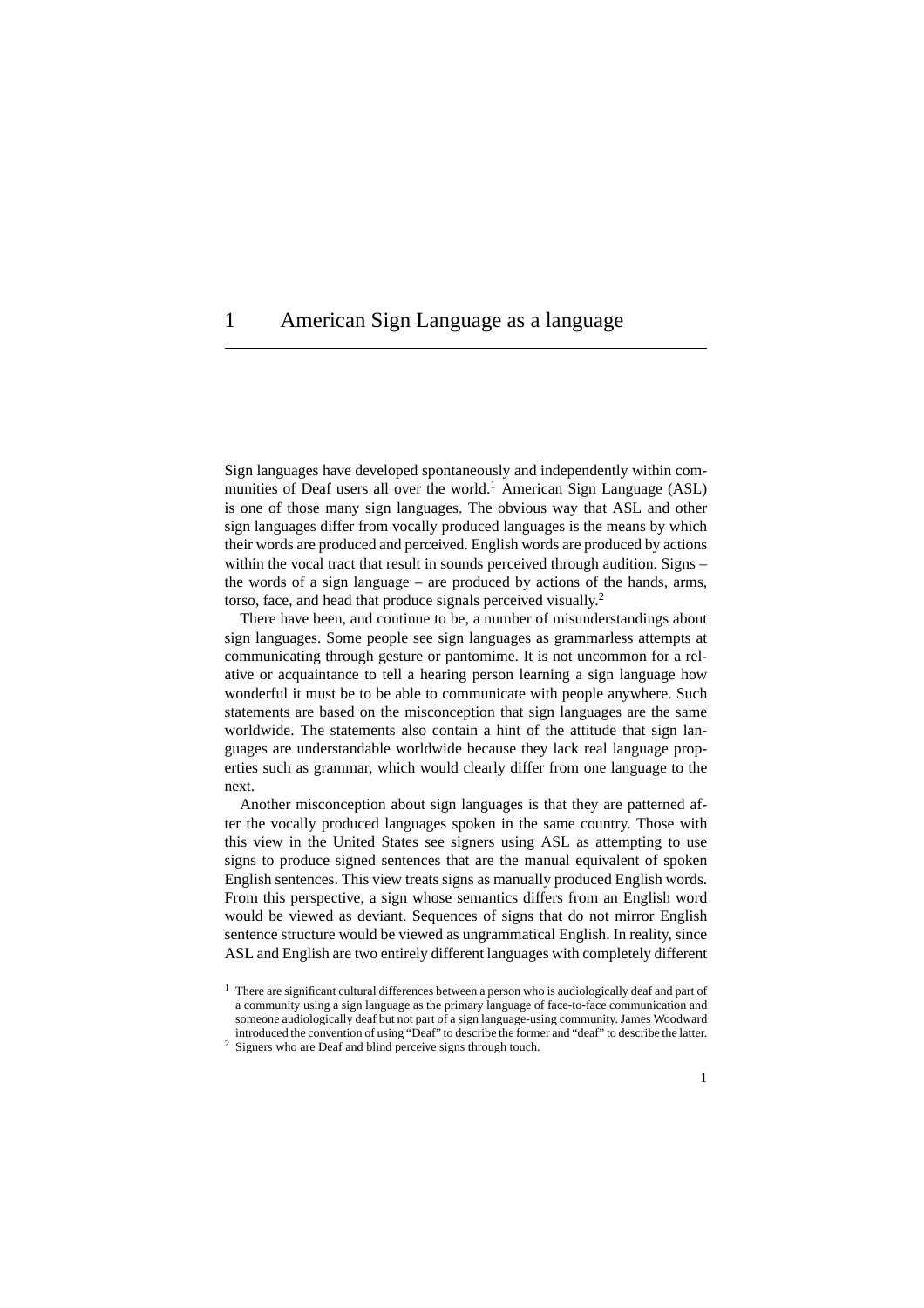grammars, it would be highly unusual for an ASL sentence *ever* to have exactly the same grammatical structure as an English sentence.

Naturally, such views and misunderstandings have social consequences. For example, some people might look down upon Deaf people, or even feel sorry for them, because they were limited to communicating through gestures rather than through language. Such views also have educational consequences. Consider an example of a Deaf child with Deaf parents. By the time the child reaches school age, that child will be highly fluent in ASL. Although the child will typically have already begun learning English through instruction at home, ASL will be the child's first language. Such a child will arrive at school cognitively prepared to learn what the teachers are prepared to teach, including a second language (e.g. English). A teacher believing ASL was not a language would view such a child as, tragically, without language. This has an obvious effect on how the teacher will interact with the child, what can reasonably be expected of the child, perceptions of the child's intelligence and readiness to learn, and so on.

In 1955, William C. Stokoe took a position as an assistant professor in the English Department at Gallaudet College.<sup>3</sup> He was immediately immersed in an academic culture that saw ASL signs as an important part of communicating with Deaf students, but did not see ASL signs as part of a distinct language. Like most other hearing faculty at Gallaudet College, he arrived without any knowledge of ASL. At that time there were no classes teaching ASL as a language for the obvious reason that "signing" was not considered to be a language. Knowledge of signs, however, was important and classes were set up to teach new faculty members some sign vocabulary. Stokoe was instructed for three weeks in how to sign. At the end of that period he began teaching. Communication with the students was to take place by speaking English while simultaneously producing some sign vocabulary.

This practice of speaking and simultaneously producing signs is called *simultaneous communication* or *SimCom*. Its practitioners assume that SimCom assists Deaf students in acquiring English. They also assume that the simultaneous messages – the spoken message and the signed message – are equivalent. The brief example of SimCom below, videotaped in a high-school classroom in the United States, illustrates several common features of SimCom.

(1) If you copy words from an encyclopedia IF SOAP WORD FROM ENCYCLOPEDIA that means you are copying someone else's words. THAT THIS\SHOW SOAP SOME OTHER WORD

The lowercase words in (1) are transcriptions of the teacher's spoken English. The uppercase English glosses appearing underneath the spoken words represent the signs produced by the teacher as she spoke. Although the spoken

<sup>3</sup> Gallaudet College became Gallaudet University in 1987.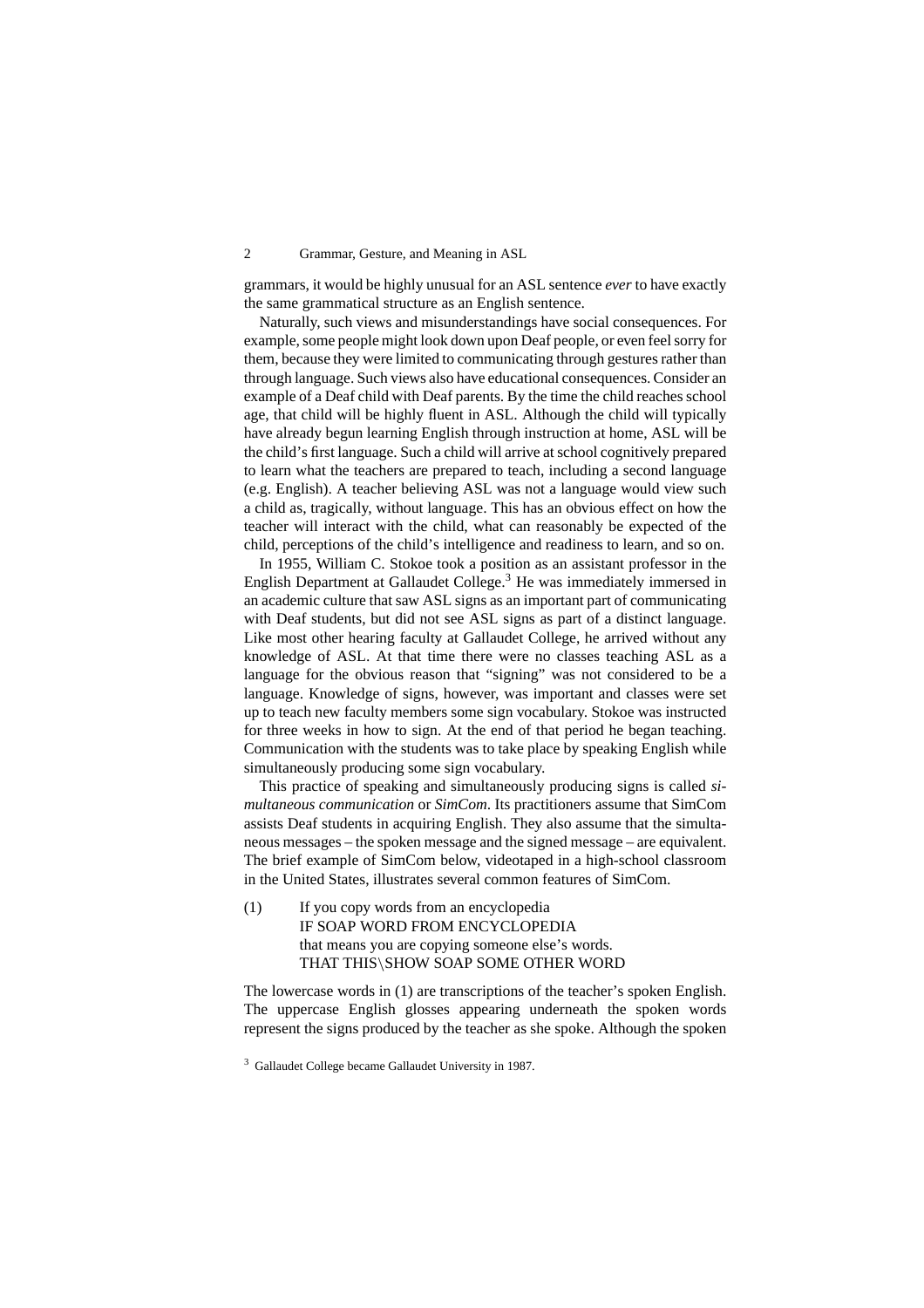and signed messages are assumed to be equivalent, they are not. The spoken English is grammatical. If just the English were presented to an English speaker, the message would be clear. In contrast to the spoken words, the signs are not organized according to the grammar of any language. The signing is also marred by ill-formed signs. The teacher has twice mistakenly signed SOAP instead of the formationally similar sign COPY. This is probably not the first time the students have seen the teacher make this error so they probably understood that this was this teacher's way of signing COPY. The teacher also produces a sign that looks like either THIS or SHOW while saying, "means." The sign SHOW is made by placing the index finger in contact with the palm of a B base hand facing outward, while moving both hands outward together. THIS is produced by a contacting movement of the index against the upward-facing palm.4 It was difficult to tell from the videotape which of these two signs the teacher produced. The sign MEAN is produced by making two contacts of a V handshape against the palm of a B handshape, with an orientation change of the two hands between the two contacts.<sup>5</sup> Although production errors such as this are common when a hearing teacher speaks and produces signs at the same time, the biggest impediment to understanding the message is the lack of grammatical organization of the signs. Rather than being organized by the grammar of ASL, the signs in this example appear in an order that matches the order of the corresponding spoken English words. This does not mean that they are organized according to the grammar of English. To help make this apparent, in (2) I represent each sign produced in (1) as if it were an English word. I have also represented SOAP as "copy" and THIS/SHOW as "mean."

(2) If copy word from encyclopedia that mean copy some other word.

The written result in (2) could be described as broken English. Whatever meaning can be recovered from (2) is certainly different from the spoken English that accompanied the signs.

One can only imagine what the signing of brand-new faculty members with only three weeks of training in ASL vocabulary looked like in the classrooms at Gallaudet College in 1955. Without a coherent signed message students are forced to rely on decoding the speech they cannot hear. Under such circumstances the signs function as clues in attempting to read the lips of the teacher.<sup>6</sup> This example illustrates the important point that all instances of "signing" are

<sup>&</sup>lt;sup>4</sup> The sign THIS is an invented sign designed to be used as part of a system of signs representing

English words.<br><sup>5</sup> Throughout this book I will describe the handshape produced by extending the index and middle fingers from a fist as a V handshape. It is sometimes also referred to as a 2 handshape.

 $6$  Lipreading involves constant guesswork since not all the actions within the vocal tract are visible. For example, for even the clearest of speakers, productions of the consonant sounds [t], [d], [s], and [n] look the same to the lipreader. As a result, the words *Dad, sad, tad, Dan, tan, Nat, sat, sass*, and numerous other non-word syllables all look the same. For speakers who articulate less clearly or have a big mustache or beard lipreading is even more difficult.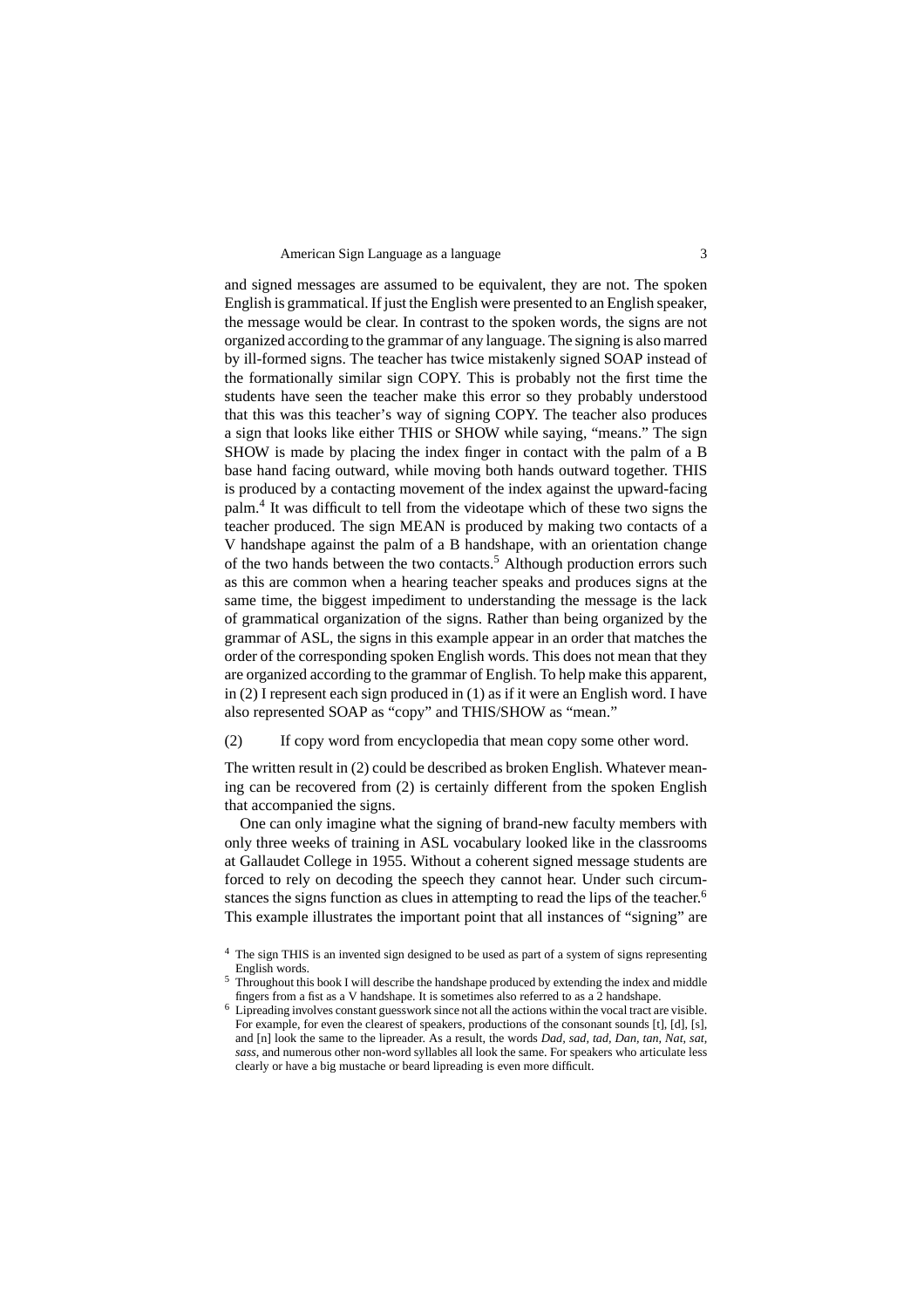not ASL. In addition to SimCom, some students are taught to produce signs as if they were English words. Others are taught using artificial sign systems designed to represent English sentences visually.

By his second year, Stokoe was convinced that the students' signing was different from what he had been taught to do. When the students signed with one another, they were not putting signs together as if they were English words. They were putting signs together according to the grammar of a language other than English. Stokoe (quoted in Maher [1996]) describes this situation as follows: "I just knew that when these deaf people were together and communicating with each other, what they were communicating with was a language, not somebody else's language; since it wasn't English, it must have been their own language. There was nothing 'broken' or 'inadequate' about it; they got on splendidly with it" (p. 55). In 1957 Stokoe began a serious examination of the signing he believed to be a language. Three years later, that research culminated in the publication of *Sign Language Structure: An Outline of the Visual Communication Systems of the American Deaf.* This was the first linguistic analysis of any sign language. In it, Stokoe lays out the broad outline of ASL as a real language.

The response to his work at Gallaudet by students and faculty, both hearing and Deaf, was immediate and powerful: "Stokoe must be crazy!" The concept that the signing done by Deaf people was a real language was too radical a concept given the belief systems at the time. Undeterred, Stokoe continued his research. In 1965, collaborating with Dorothy Casterline and Carl Croneberg, he published the *Dictionary of American Sign Language on Linguistic Principles*. By the early 1970s many other linguists and psychologists began studying the properties of ASL. At that time, their published papers tended to begin with brief justifications explaining that ASL was a language. Such explanations were needed since most people still held the view that ASL was not a language. By perhaps the mid-seventies, and most certainly by the early eighties, the weight of published descriptions of ASL and its grammar was sufficient to turn the tide of opinion about the language status of ASL. Studies of various aspects of the grammar of ASL left no doubt that signers using ASL were using a real human language.

The recognition that sign languages were real human languages set off a flurry of activity in a number of academic arenas beginning in the seventies. What does the grammar of a sign language look like? Do Deaf children in Deaf families acquire a sign language in ways that parallel the acquisition of a vocally produced language by children with normal hearing? Can other primates acquire a sign language? How are various aspects of ASL related to memory? How are sign languages represented in the brain? Questions like these have captivated the imagination of growing numbers of linguists and psychologists. More and more sign languages continue to be identified and investigated as